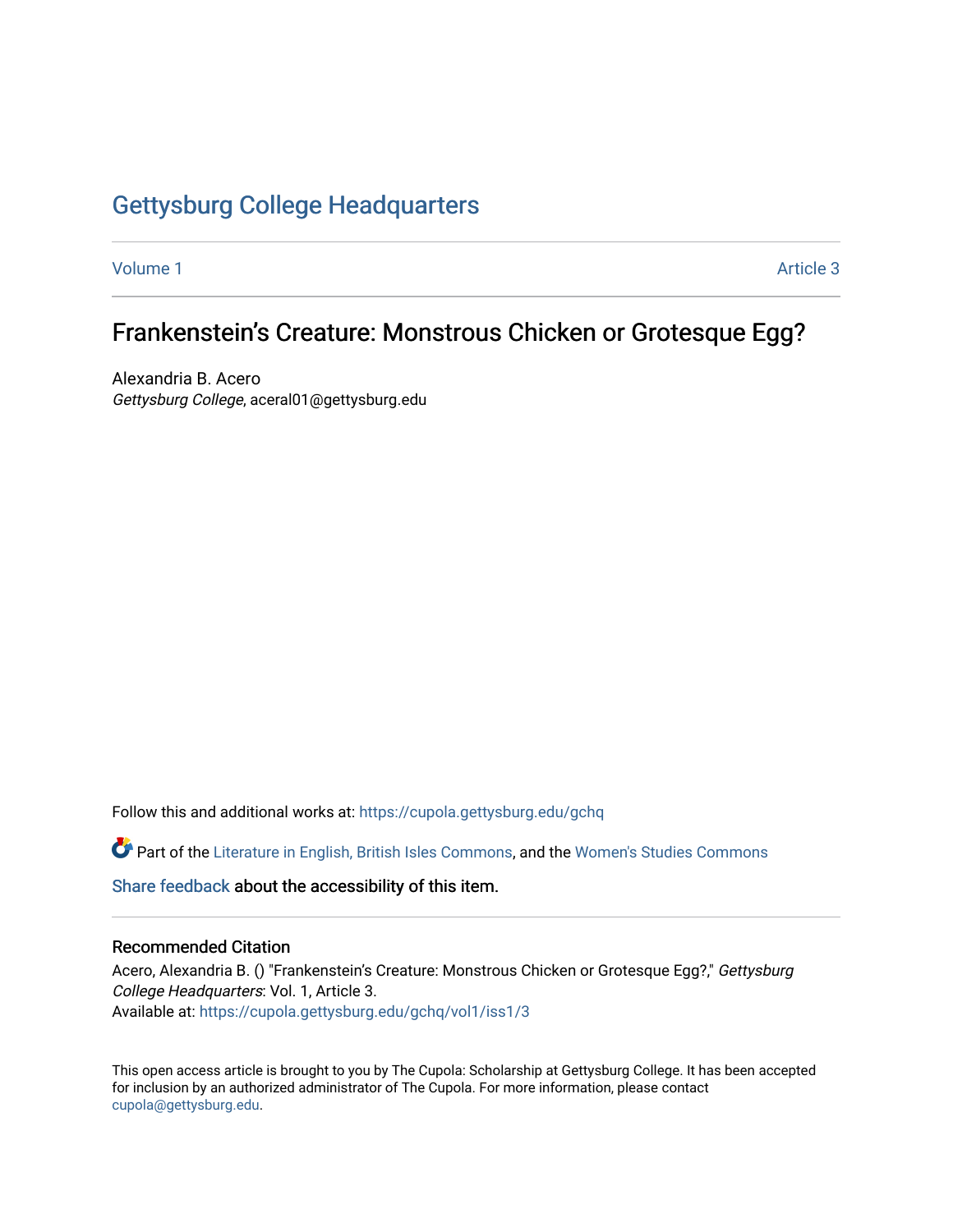## Frankenstein's Creature: Monstrous Chicken or Grotesque Egg?

#### Abstract

Some scholars believe that due to the negligence of Victor in Mary Shelley's Frankenstein the creature became an attention-craving murderous monster. Other scholars believe that the unaffectionate and unnatural way Victor birthed the creature caused his monstrous form. The argument over "Nature versus Nurture" in relation to the creations is irrelevant, however. The creature is only pushed away by Victor due to his hideousness which stems from the environment in which the creature was born. Victor's societal view on nature and its connection to womanly attributes creates a paradox of a loveless creation and an affection-craving creature within the novel.

### Keywords

Philosophy, Feminism, Feminist, Frankenstein, Mary Shelley

#### Cover Page Footnote

Thank you for Ranjot S. Lehal, Nina Abate, and Professor Vernon Cisney for supporting my interests.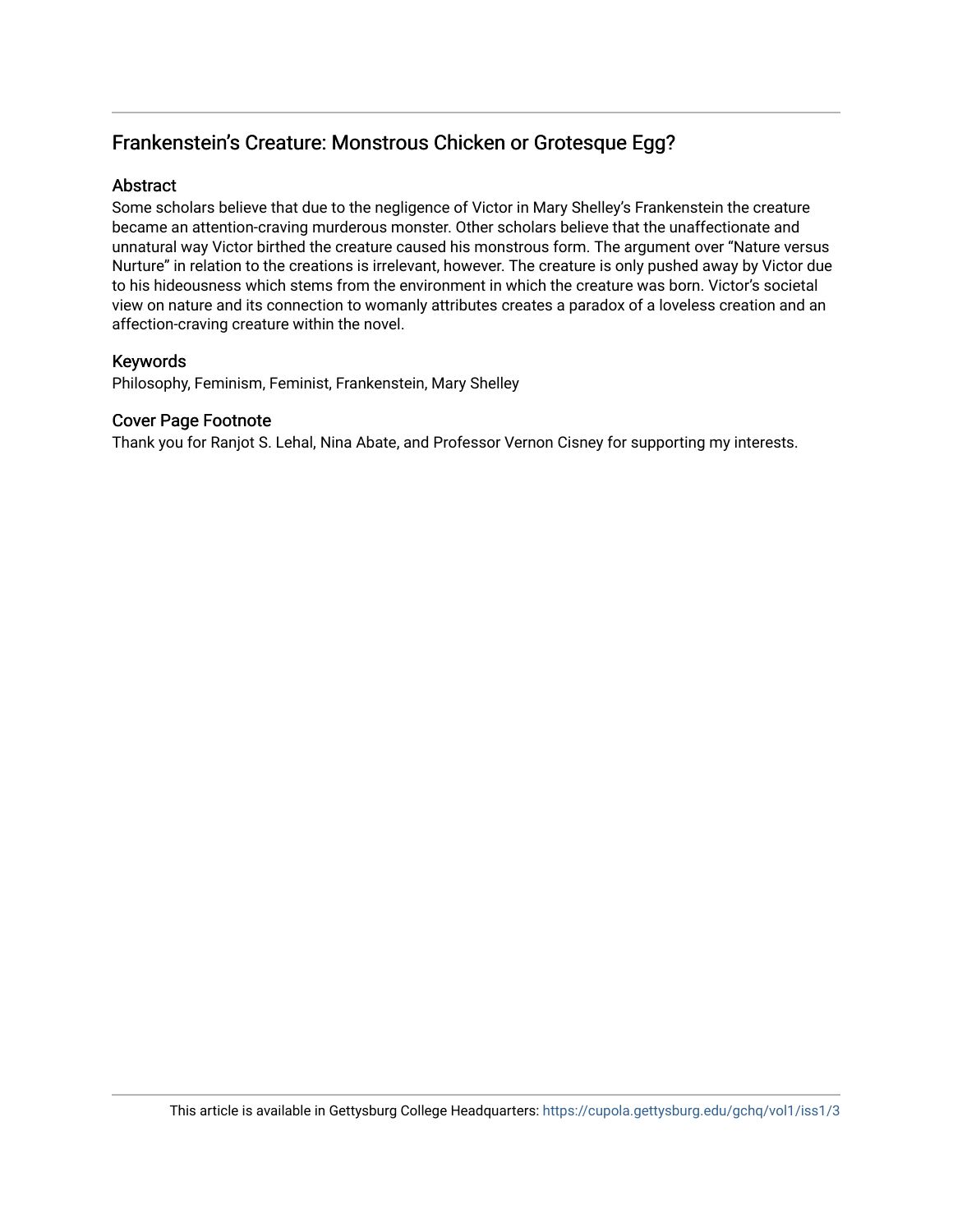# **Frankenstein's Creature: Monstrous Chicken or Grotesque Egg? -** *Alexandria B. Acero*, *Gettysburg College*

Mary Shelley's life was saturated with feminist ideologies because of her upbringing and influence from her father, William Godwin, and her mother, Mary Wollstonecraft. Shelley viewed the patriarchy negatively because she was nurtured in an environment that criticized society. Shelley's background influenced the themes of womanhood and childbirth throughout *Frankenstein*. She used Victor Frankenstein to voice her criticisms against society's separated spheres of influence and the concept of "joyous" motherhood; her criticisms are essential to understanding the argument over nature versus nurture. The argument consists of two sides: nature, which believes that Victor's transgression on nature by forming the Creature is why he is malignant, and nurture, which believes that the Creature becomes malicious due to Victor's abandonment. Victor Frankenstein's transgression against nature is due to his sexist characterization that nature is feminine and passive. Victor's views on and transgressions against nature reflect how he treats women in the novel. His domination over nature is due to his fear of feminine empowerment and sexuality, and this fear guides him to his formation and abandonment of the Creature. The nature versus nurture argument should be intertwined to create a fuller understanding of the underlying messages within the novel. Both Rahner and Mitchell believe Shelley's life heavily influenced the novel and although this aspect is greatly contested, Shelley's experiences with motherhood are essential to understanding the topic of motherhood in *Frankenstein*.

During the time of Frankenstein's production, new revelations came forth about Shelley's family. First, her half-sister, Fanny, came from an affair rather than Shelley's established parents and committed suicide after finding out of her illegitimacy. Second, Percy's first wife drowned herself after realizing she was pregnant with another man's child. Third, her daughter, Clara, who was born from an affair between Shelley and Percy died young. Last, her other daughter, Clara, was born after her first daughter's death and around the time Frankenstein was nearing its end (Rahner, 2-3). Shelley's traumatic experiences possibly influenced the themes within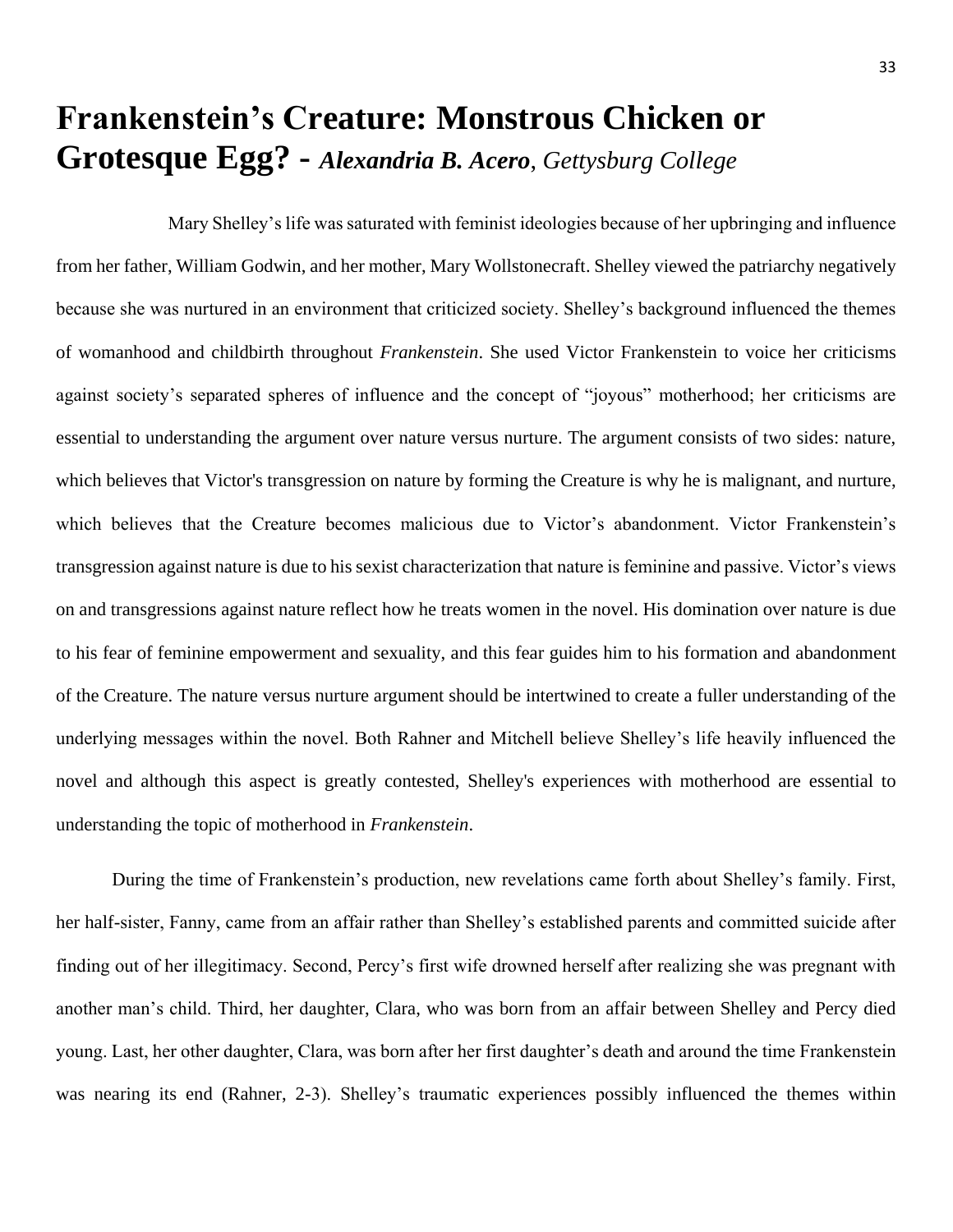Frankenstein, but due to societal expectations of women, proper female writers were expected to target female audiences with education on proper behavior.

Shelley's experiences with separated gendered spheres influence the major themes of the novel. Her liberal opinions stemmed from her family. Her mother was a feminist who wrote A *Vindication of the Rights of Women,* and her father was a political philosopher and journalist (Rahner, 2). Mary Shelley, like her mother before her, wrote about more masculine topics such as philosophy, science, and theology, which are meant to be taken with authority. Because her topics were rooted in the intellectual sphere rather than the emotional sphere, to be taken seriously and to avoid unnecessary sexist criticism, she published it anonymously. Through the assumed voice of a man, Shelley was able to seriously critique the patriarchy, separated spheres of influence, and motherhood as she experienced them without the public realizing the novel's underlying themes. The unawareness caused thenpopular speculation that Percy was the true author, even when Shelley revealed herself. It was believed to be impossible for a woman to create a work of literature so "masculine" (Rahner, 5-8). The spheres of influence in the 19th century drew a harsh line between what was expected by men and what was expected by women, and women who did not follow the social order were harassed, feared, and condemned.

These separate spheres of influence Shelley experienced reflect in *Frankenstein* because expectations for women affect the characters and influence their actions. Women do not have the same freedoms their male counterparts have within the story. They are restricted to the home; Caroline, Elizabeth, and Justine are placed in occupations that fit the narrative that women are nurturing, loving animals. Their only purpose is to serve others, especially their family and their children (Mellor, 3). They are caretakers, wives, or servants. The men are highly aware of the restrictions they give women, as Alphonse tries to end Elizabeth's rebuttals on her little brother's occupation. He suggests that she "ought to be an advocate" (Shelley, 41). This jab is supposed to remind Elizabeth that her gender restrains her to the home rather than intellectual public spaces, and characterizes women as unintelligent because of their caring nature. Caroline Beaufort even dies because of her desire to nurture a sick Elizabeth back to health. Her death seems frivolous and nonsensical. She could no longer "debar herself from her society... and the consequences of this impudence were fatal" (Shelley, 25). Victor believes that care and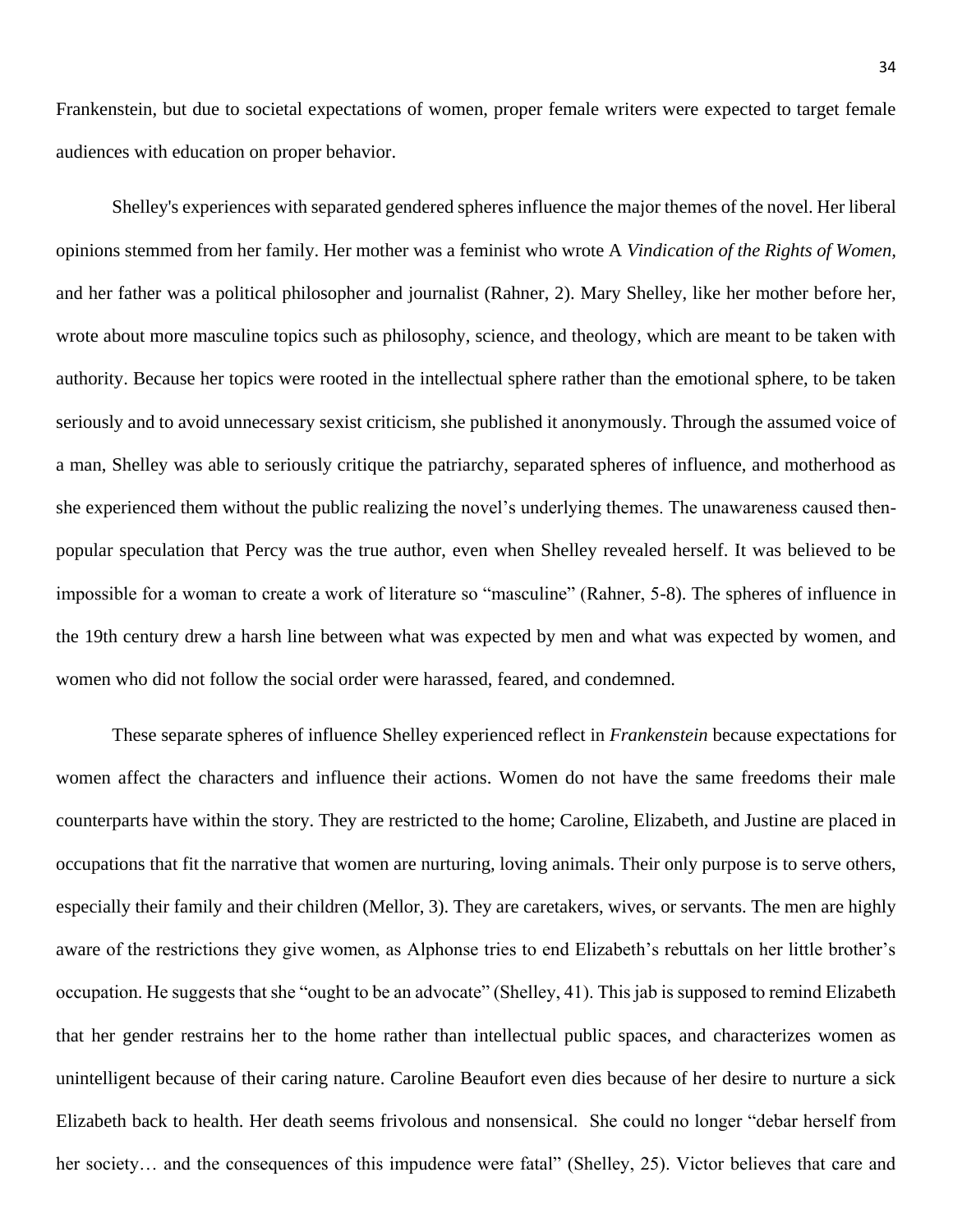nurture have no place in his societal sphere, he even considers Caroline's care to be brazen. His disdain shows the negative connotation of nurture within Victor's masculine, intellectual sphere. Too much compassion would lead to one's downfall. Just like Caroline, Elizabeth's emotions are irrational. She is unintelligent and undeserving of masculine privileges because of her feminine characteristics. When Victor and Henry Clerval are about to leave, she "wept" and wished Victor to be "happy and tranquil" when he comes back (Shelley, 110). Elizabeth also mentions that she had the chance to "[enlarge] her experience" and "[cultivate] her understanding," suggesting that she is unable to go with her fiancé because of societal constraints (Shelley, 110). In this scene, Victor is intentionally framing her to be undeserving of opportunity because of her empathetic nature. Yet, when Henry is given feminine traits, like nursing Victor back to health, Victor sees him as his "friend and dearest companion" (Shelley, 115). Women are restrained due to their gender, while men are able to freely express themselves.

Victor's fears of female sexuality and empowerment come to a climax during his destruction of the female Creature. He expects women to be submissive but believes that without society, the female Creature

"might become ten thousand times more malignant than her mate and delight, for its own sake, in murder and wretchedness. He had sworn to quit the neighbourhood of man and hide himself in deserts, but she had not…. who in all probability was to become a thinking and reasoning animal, might refuse to comply with a compact made before her creation. They might even hate each other… She also might turn with disgust from him to the superior beauty of man… and he be again alone, exasperated by the fresh provocation of being deserted by one of his own species… one of the first results of those sympathies for which the daemon thirsted would be children, and a race of devils would be propagated upon the earth…" (Shelley, 118-119).

Victor believes that even without society's restraints, the female Creature would keep the personality of a "woman." She would be too emotional to think as coherently, like his first Creature, and murder those around her. Victor fears the female Creature's freedom of choice, a right that women do not have in his society. The female Creature would not be a servant or caretaker to the Creature, and she would not be easily dominated. She does not expect her counterpart to control her, as Victor does to all the other women he knows. He is, lastly, concerned about her sexuality: if left alone, she would be able to reproduce with his Creature without his control. Her freedom and strength subvert patriarchal expectations, and therefore she would be the "enemy of values"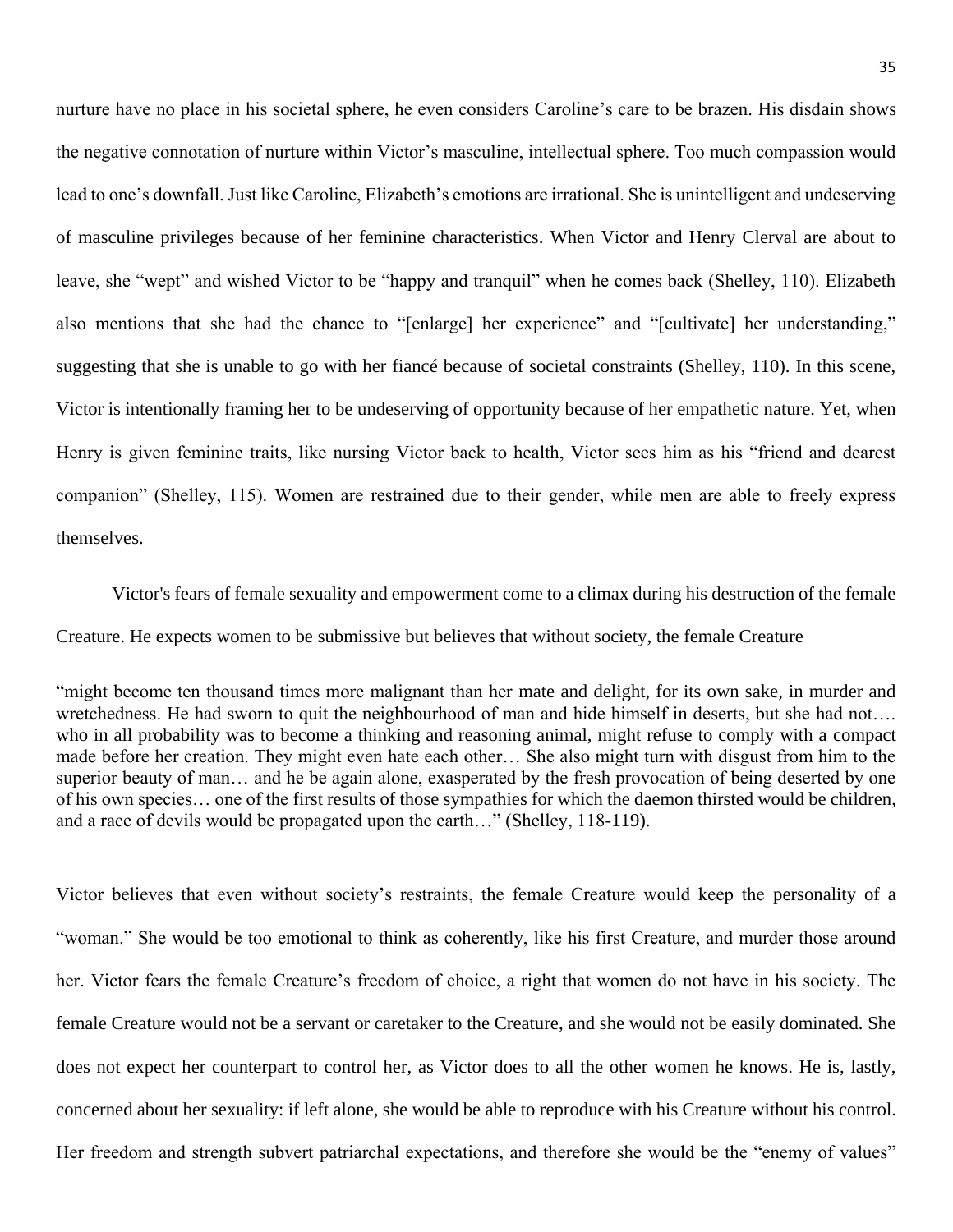(JanMohamed quotes in Mitchell, 40). Victor's abortion of the female Creature shows an insecure need for male dominance stemming from his fear of feminine power.

Victor's relationship with Henry Clerval enforces Victor's fear of a woman's bodily autonomy, rather than femininity itself. Henry's feminine interests allow him to be seen as Victor's "beloved friend" (Shelley, 111). Victor's affection for Henry is similar to a young schoolgirl in love. He describes in detail the eyes of his friend; they are "the dark orbs covered by the lids, and the long black lashes that fringed them" (Shelley, 131). His relationship with Henry is romantic and his friendship with him allows Victor to be "the same happy creature who, a few years ago, loving and beloved by all, had no sorrow or care" (Shelley, 45). Overall, Victor finds Henry to be his physical and mental equal and his "soul mate" (Mellor, 12). When his "dearest Henry" dies, Victor's "human frame could no longer support the agonizing suffering that" he endured, and "a fever succeeded" his angst (Shelley, 127). Victor wishes that he died instead of Henry, as he is now "more miserable than man ever was before" (Shelley, 127). His love for Henry is consistent. Before and after Henry's death, Victor praises him for being a wonderful friend and has the strongest emotional reactions to Henry's presence. Victor's fear of female empowerment and sexuality disallows him to create deep relationships with the surrounding women, only when they are of the same gender is when any lasting sentiments are formed.

Victor's friendship with Henry is more caring and emotional than his relationship with his lover, Elizabeth. He finds Elizabeth to be his "favorite animal" and "a possession of [his] own" (Shelley, 20). He sees her as an object to "tend" to and look down upon, rather than a human being with similar intelligence and interests (Shelley, 20). Elizabeth's death is, also, less heartbreaking. When he "saw her, lifeless and inanimate, thrown across the bed, her head hanging down, and her pale and distorted features half covered by her hair," he rushes to embrace "her with ardour; but the deathly languor and coldness of the limbs told me, that what I now held in my arms had ceased to be the Elizabeth whom I had loved and cherished" and hang "over her in the agony of despair" after he woke up from his faint (Shelley, 140-141). Victor's description of her body is similar to a description of a woman right after sex: haphazardly on the bed with messy hair. It is only when Victor realizes that she is nothing but a dead body that he can look at her sexually. Not once has he described any action with Elizabeth as enthusiastic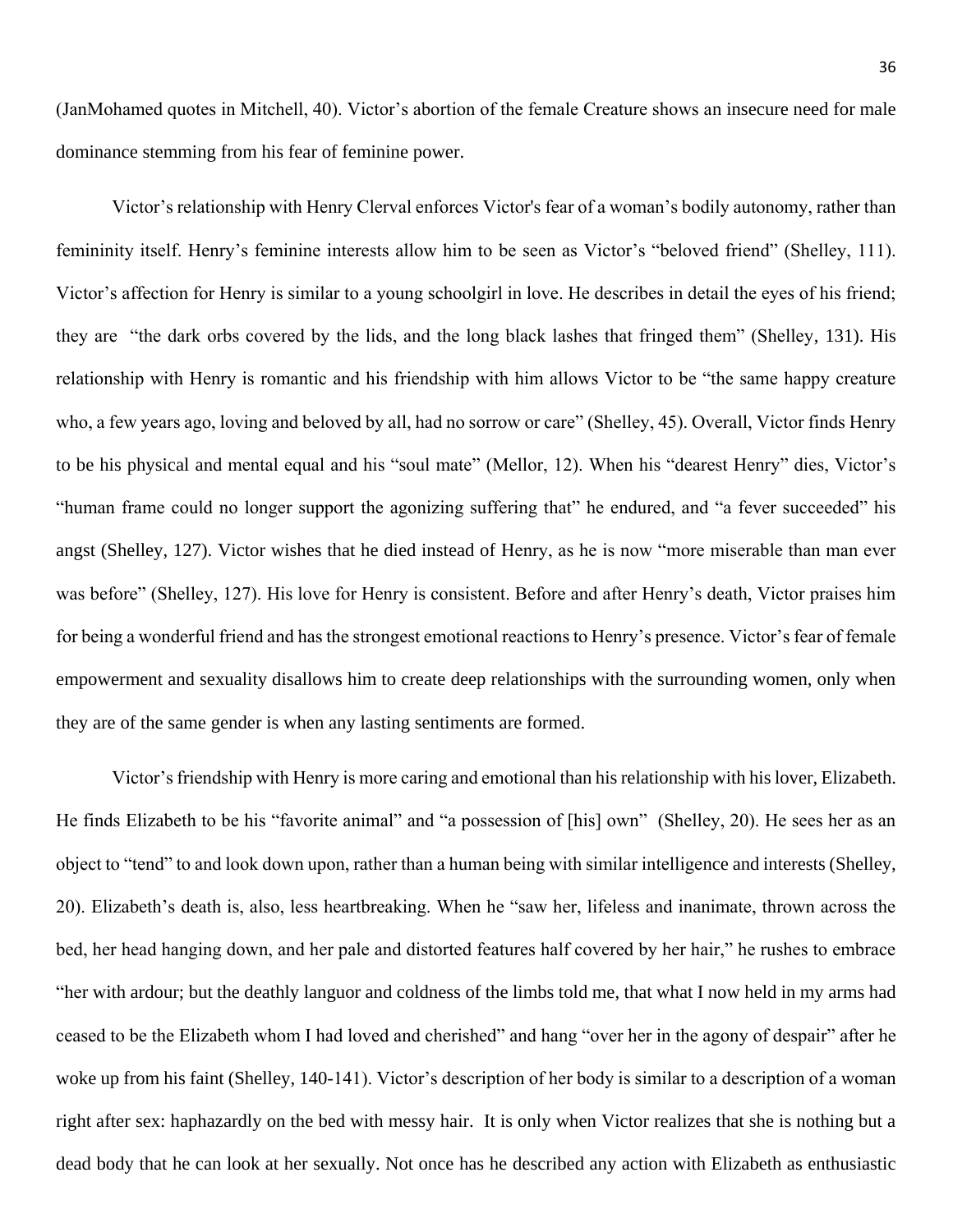or passionate previous to her death. Before the wedding, Elizabeth even questions whether he loves her at all. Moments earlier to her death, he "earnestly entreated her to retire." (Shelly, 140). Victor fears Elizabeth's sexuality that he refuses to go into the bedroom with her during their honeymoon, and causes her death. If Victor were to consummate their marriage, he would lose his domination over Elizabeth, because her uninhibited sexuality would threaten the construct of masculine authority. Rather than showing Elizabeth romantic and sexual desire, her sexuality and her ability to reproduce are violently destroyed within the bedroom, a stereotypical place of consummation, so that he could protect his dominant role. The juxtaposition of Victor's relationship with Henry and his relationship with Elizabeth shows Victor's inability to earnestly love a sexually liberated woman.

Victor's construction of the Creature, which is a transgression against Nature, is due to his nature: his fear of female empowerment and sexuality. Victor is the mouthpiece of sexist scientific beliefs, and his transgression is a cautionary tale not to go against the will of nature. He feminizes nature as he chases "nature to her hidingplaces'' (Shelley, 35). Victor's conviction that women are passive and docile is applied to the natural world. Because of this assumption, Victor removes all womanly attributes during his formation of the Creature. When Victor goes to a churchyard, a place merely a "receptacle of bodies deprived of life" and "beheld the corruption of death succeed to the blooming cheek of life," he removes the societal importance of women because he is recreating life through reanimating body parts rather than pregnancy (Shelley, 33). Victor's fear leads him to go against nature and removes the female body during procreation.

Nature rebukes Victor's narrative and seeks revenge. During Victor's unnatural pregnancy, he experiences mood swings, his "enthusiasm was checked by [his] anxiety," while "[his] person became emancipated" and "oppressed by a strong fever… [his] cheeks turned pale" (Shelley, 33-35). Victor's ailments are caused by Nature. Through her, Victor is forced to experience birth's downfalls, and she decides that an "unnatural method of reproduction" should produce "an unnatural being" (Mellor, 11). Victor's newly-formed child has a "shriveled complexion and straight black lips" (Shelley, 35). Victor's need to control the female body is given consequences as he and his child experience Nature's punishment.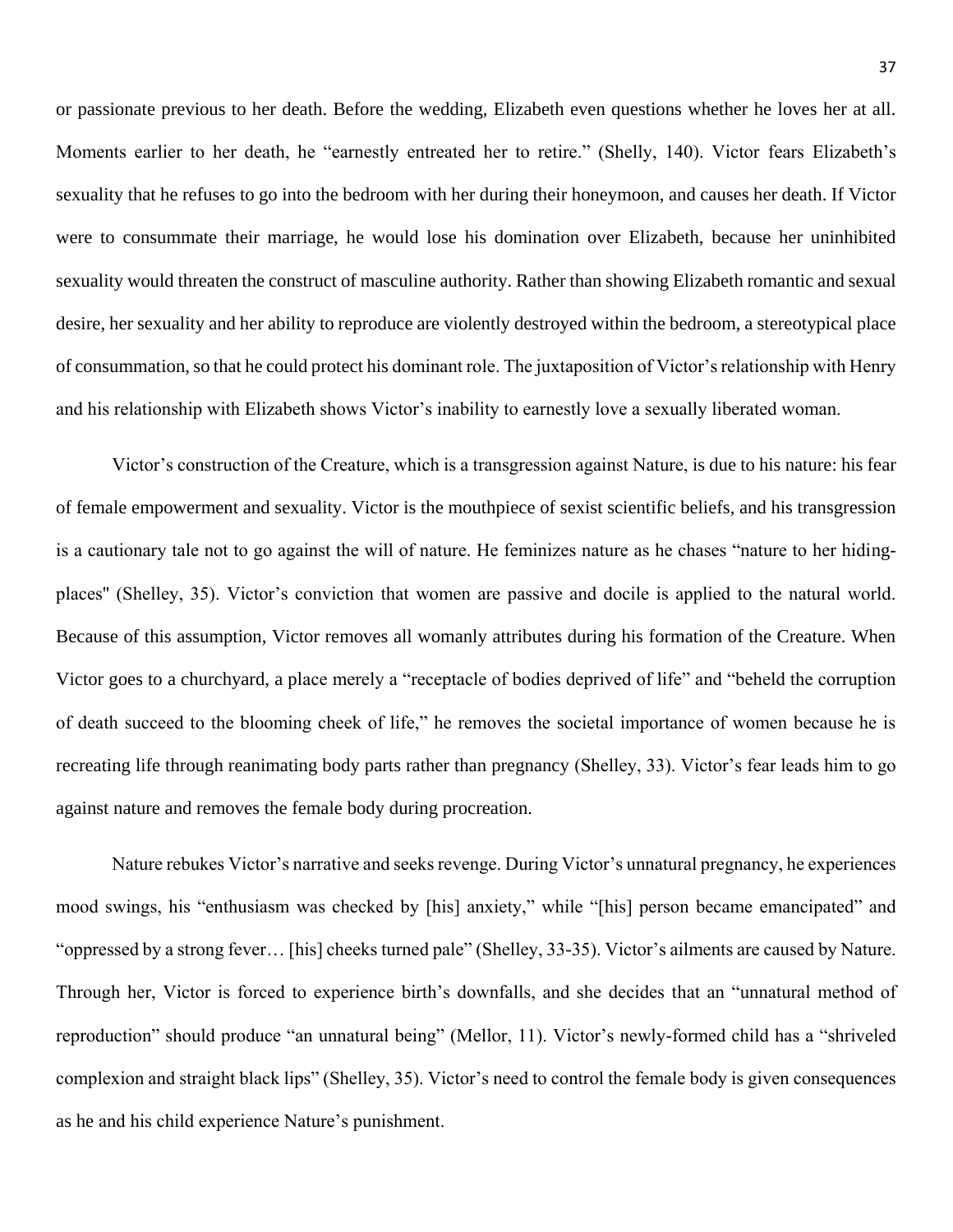The Creature becomes a woman-murdering monster because of Victor's nature. The Creature influences Justine's and causes Elizabeth's deaths. Justine, William Frankenstein's caretaker, is framed by the Creature and killed for the murder of William, while Elizabeth is killed by him on her honeymoon. The Creature removes all the leftover maternal figures within the novel and removes Victor's ability to naturally procreate. The Creature is used as a subconscious tool for Victor to remove his fears of female empowerment and sexuality.

Because Victor uses his Creature as a weapon against the natural maternal figures, he becomes the only maternal figure. This causes tension between Victor and his Creature, as Victor must act in a way he believes is below him. To fully nurture a new species of human, Victor "must be emasculated and transform himself as a woman" (Freud quoted in Mitchell, 40). This is problematic for Victor, as his ideologies and fears are ingrained within the separated social spheres. The "blurring of gender" would force Victor to be both within the superior masculine, intelligent sphere, and the inferior feminine, emotional sphere (Mitchell, 40). Even though Victor strives to birth a new species of human, the fear created by his machismo ideologies prevents him from being "emasculated" (being affectionate and loving to his Creature) and taking the social role of motherhood.

*Frankenstein* critiques birth, conception, death, and the realities of postpartum trauma. The novel represents Shelley's experiences with motherhood. Rather than showcasing birth as a wonderful time filled with love and excitement for a new life, the conception of the Creature is physically and mentally draining on Victor, and intertwined with death. When Victor finishes the Creature, he was already "oppressed by a strong fever" and "emancipated" (Shelley, 33-35). Victor's state during his pregnancy reveals the realities of child-rearing. Rather than exciting and beautiful, it is exhausting and leaves one feeling empty. Like Victor, all of a pregnant woman's energy, thoughts, time, and nutrients go to the growing child rather than to herself. When his Creature is finally brought to life, he is overpowered by negative emotions and immediately rejects his child. This is evidence of postpartum trauma, as new mothers commonly have depression and anxiety after giving birth (Rahner, 9). Shelly's trauma is evident from the Creature's conception from the bodies in the graveyard (Shelley, 33-35). Her second daughter, Clara, was named after the first after Clara died (Rahner, 2). The Creature's birth combines life and death, similar to how the second Clara's life is formed and intentionally made to be a continuation of her first late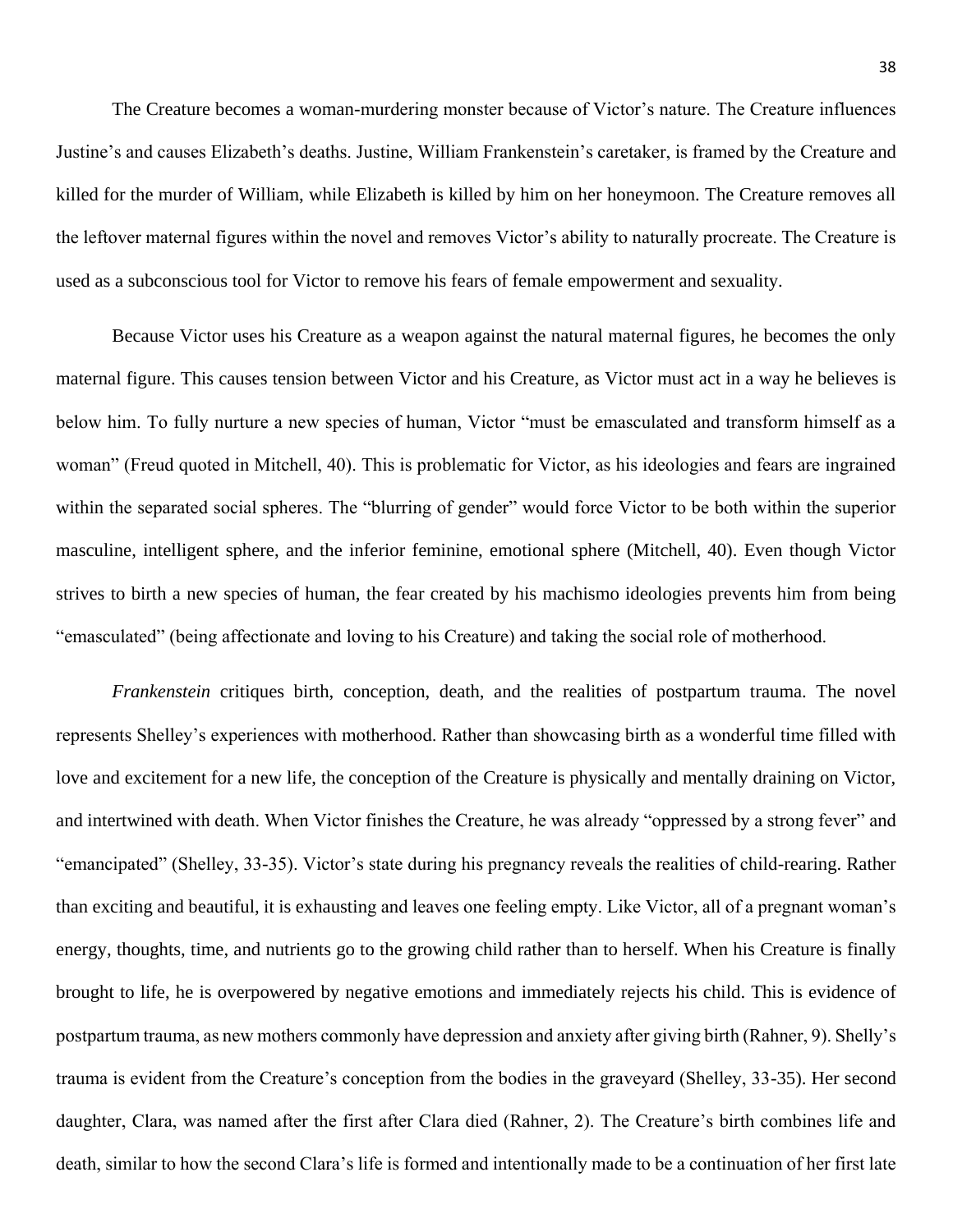daughter's life. The Creature's birth is also correlated to her mother's death caused by Shelley's birth. Since Shelley experienced deaths caused by the creation of new life, the Creature is intentionally made to be malignant. He represents the unfortunate circumstances of Shelley's motherhood and the realities of child-rearing during the 19th-century.

Victor rejecting his Creature is a subversion and critique of the doting, loving mother. During Victor's creation period, he is meticulous about which body parts are selected to make his Creature. He recalls making sure that each part of him is attractive during the assemblage. When the Creature is finally brought to life, he is refused love and rejected by Victor because of his ugly appearance. This is similar to how new young mothers react to their child: threatened. The Creature's appearance is a physical representation of Victor's perception of him after his rejection. The act of rejecting the child represents postnatal trauma. Victor does not even know the creation and yet, like all new mothers, is forced to take care and nurture the child. His trauma forbids Victor to nurture his child, which causes the Creature's future revenge. It is ironic that Victor agrees to create another Creature but violently destroys it. His agreement to force his Creature to leave him alone, "a subversion of the typical 'family romance,'" where the mother wants to prevent her child from leaving (Mitchell, 42). Yet, the second Creature's destruction is Victor's unwillingness to separate from his child, like his mother was separated from him. Like a mother, Victor is ashamed that he could not control his child's actions, but trying to do so is impossible because the Creature is "'not in communication'" (Mitchell, 42). Even though the Creature can speak and communicate through words, he and Victor cannot communicate their wants or emotions with each other because of Victor's disgust. Victor's lack of control reflects Shelley's shame of her lack of control over her children and their tragic deaths. Victor's rejection of his Creature doubles as Shelley's critique of societal expectations on motherhood, as it shows that not all maternal experiences are full of whimsy and excitement.

The Creature becomes a malicious monster because of Victor's lack of compassion and rejection of his creation. This is shown through the Creature's desire to have a similar life to the De Lacey family. Even though the De Laceys do not have much in terms of money or food. Their relationship with each other and Safie shows the Creature that he could be loved and nurtured. When the Creature is ultimately rejected, he becomes angry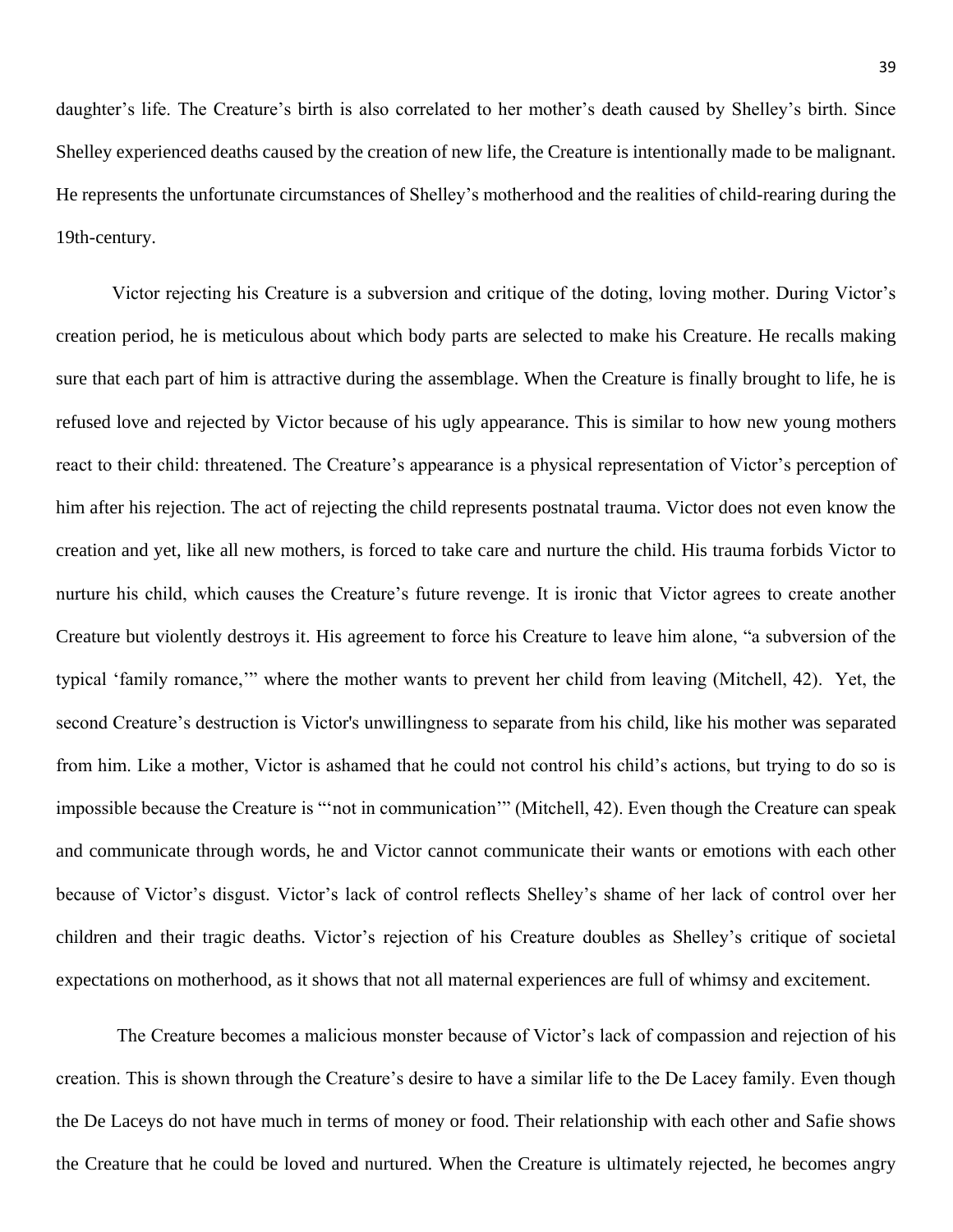because none of the people he cares about are willing to care for him. The Creature's last desperate plea for love and attention comes in the terms of another Creature. He "demand[s] a creature of another sex… [they] shall be monsters, cut off from all of the world" (Shelley, 102). The Creature's only asked to be loved. He wants someone similar to him because it is the only way they could be equals and that he would not be rejected again. When Victor destroyed his female creation, this told the Creature that Victor believes that his child does not deserve love. This last transgression against the Creature forces him to torture Victor. If he cannot nurture and love, then he should not be given love either. The Creature ends Victor's life to get rid of any compassion his creator receives. Victor's elimination of the maternal figures causes his downfall as he is unwilling to love the Creature and the Creature seeks revenge.

Victor's fears of female empowerment and sexuality arise from his suppressive and divided society. His fear caused him to refuse to nurture the Creature because nurturing him would force Victor to align with the seemingly lesser feminine sphere. His fear becomes his nature, which transmutes into the Creature's nature. Victor's nature influences how he nurtures the Creature. Due to Victor's nature, he trains the Creature to eliminate all of Victor's natural maternal rivals through not nurturing the Creature at all. Victor's fear is a critique of the separate spheres within 19th-century society. It stems from the expectation that women should be submissive, emotional, and inferior to men. Such fear affects the relationship between Victor and the Creature. This relationship is a critique of motherhood during the 19th-century. Victor does not nurture the Creature and his emotions about his child is an inverse of the expectation of motherhood. Victor's fears stemming from his patriarchal expectations critique 19th-century expectations of women and the believed consensus on what motherhood is like.

The nature argument believes that the Creature was born malignant because his formation broke the laws of nature. The nurture argument believes that Victor's lack of compassion for the Creature causes him to become malignant. Neither side takes into account the beliefs and fears of Victor. Victor's nature is important to understand the Creature's nature, as his beliefs and fears influence not only how he would react to the Creature but how the Creature is made. Mary Shelley's life influencing the themes of the novel dictates how Victor acts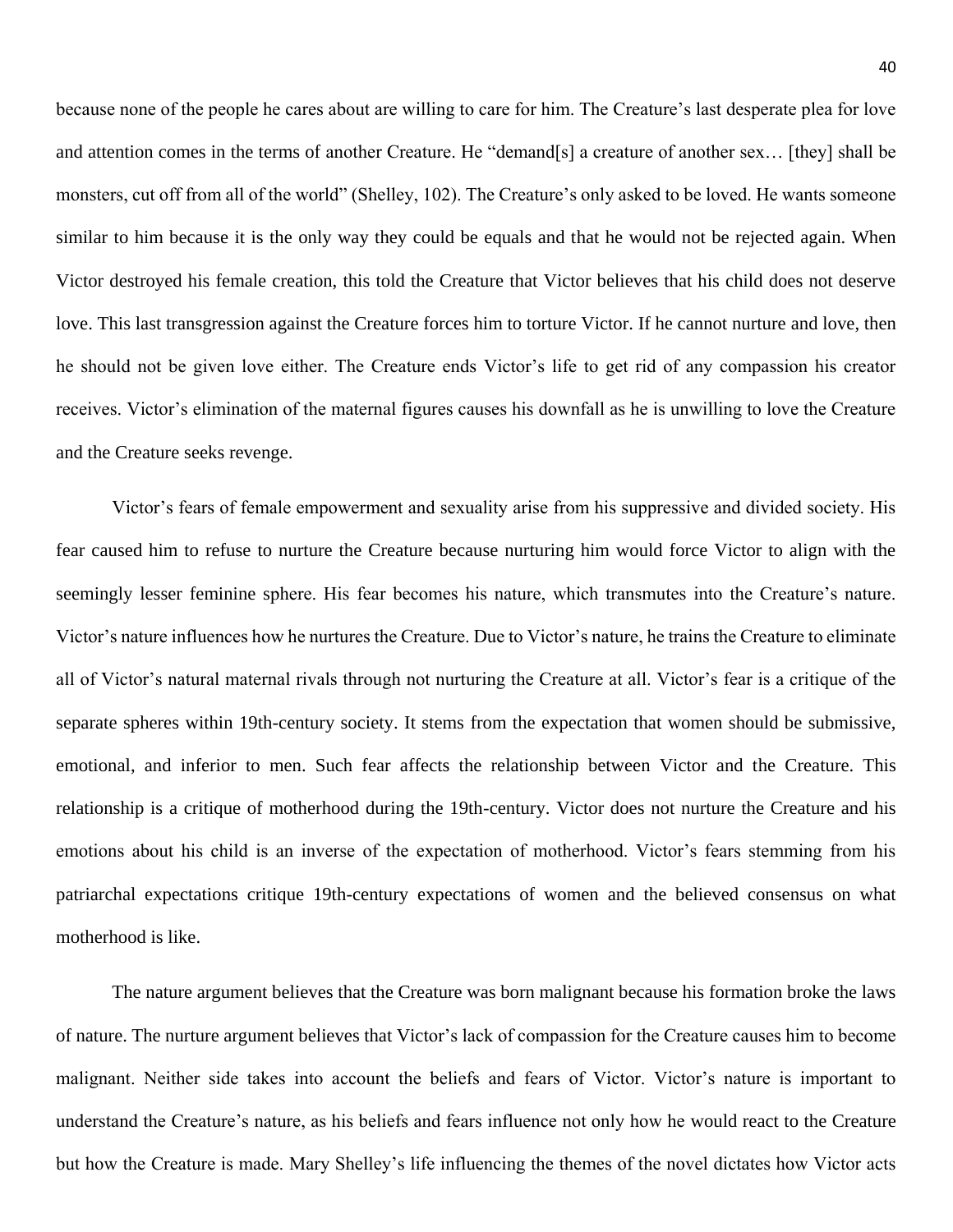and what he is afraid of. Victor's nature is an important influence on nature and nurture because the book is focused more on his life rather than the Creature's.

*Frankenstein* shows that it is not nature *versus* nurture, but nature *and* nurture. Victor deciding to transgress against nature and build a creature out of dead body parts is due to his fear of female empowerment and sexuality. His fears affect the way he nurtures the Creature. Victor's nature becomes the Creature's nature because he is single-handedly creating his child. Because Victor's society influences his nature, it influences the Creature's nature, which influences Victor's nurture. Both sides of the argument are lacking, as nature and nurture are cyclical. Nature and nurture are not against each other, rather, they have tension. Nature and nurture are seemingly at opposing ends but impact each other.